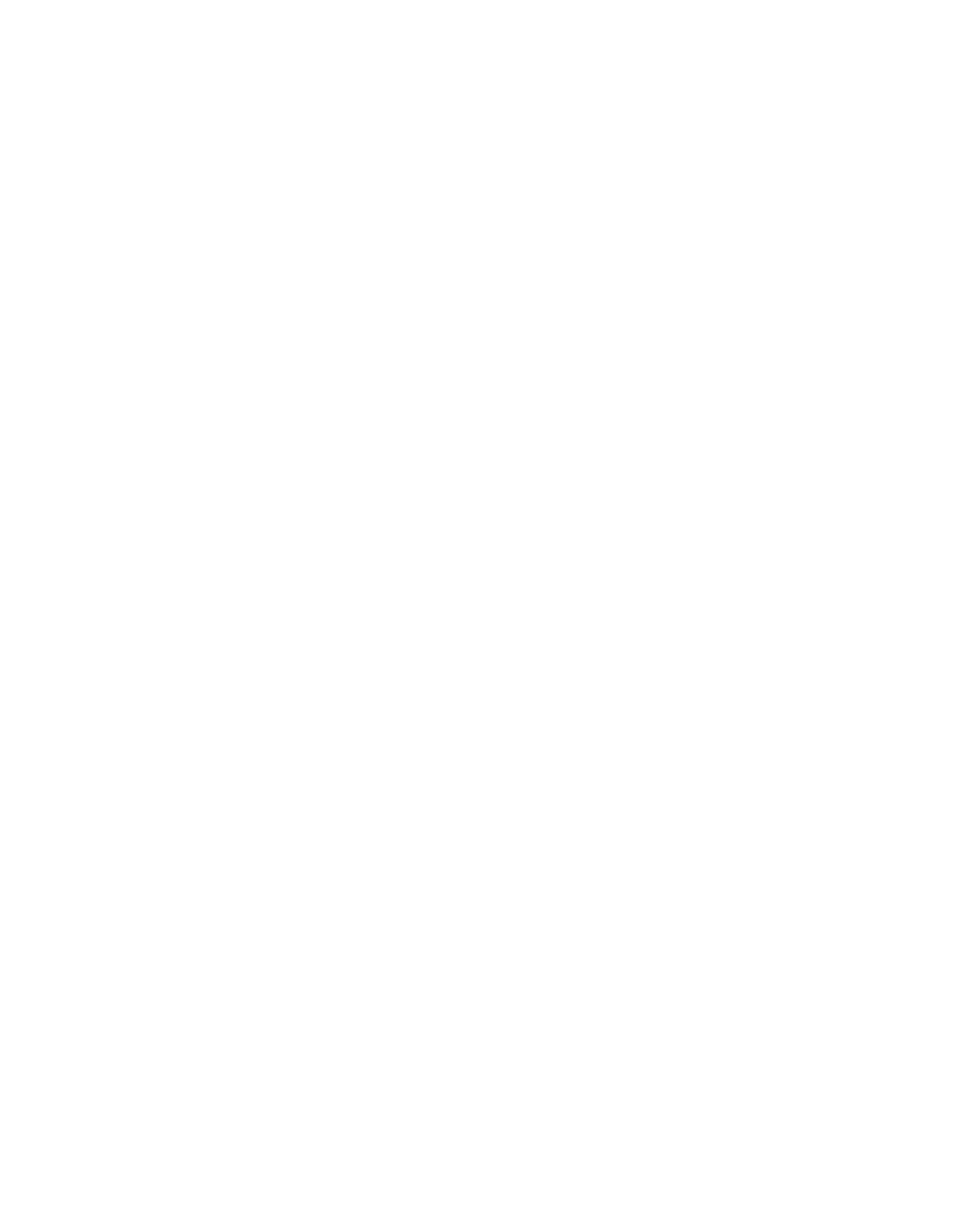





# 23. Special Revenue Funds

| <b>Table of Contents</b>                                | Page |
|---------------------------------------------------------|------|
|                                                         |      |
| Special Revenue Funds - Expenditure Summary 2020 - 2023 | 497  |
| <b>Community Development Block Grant (CDBG)</b>         | 499  |
| <b>HOME</b> Fund                                        | 501  |
| Economic Development Fund                               | 505  |
| <b>Grant Fund</b>                                       | 509  |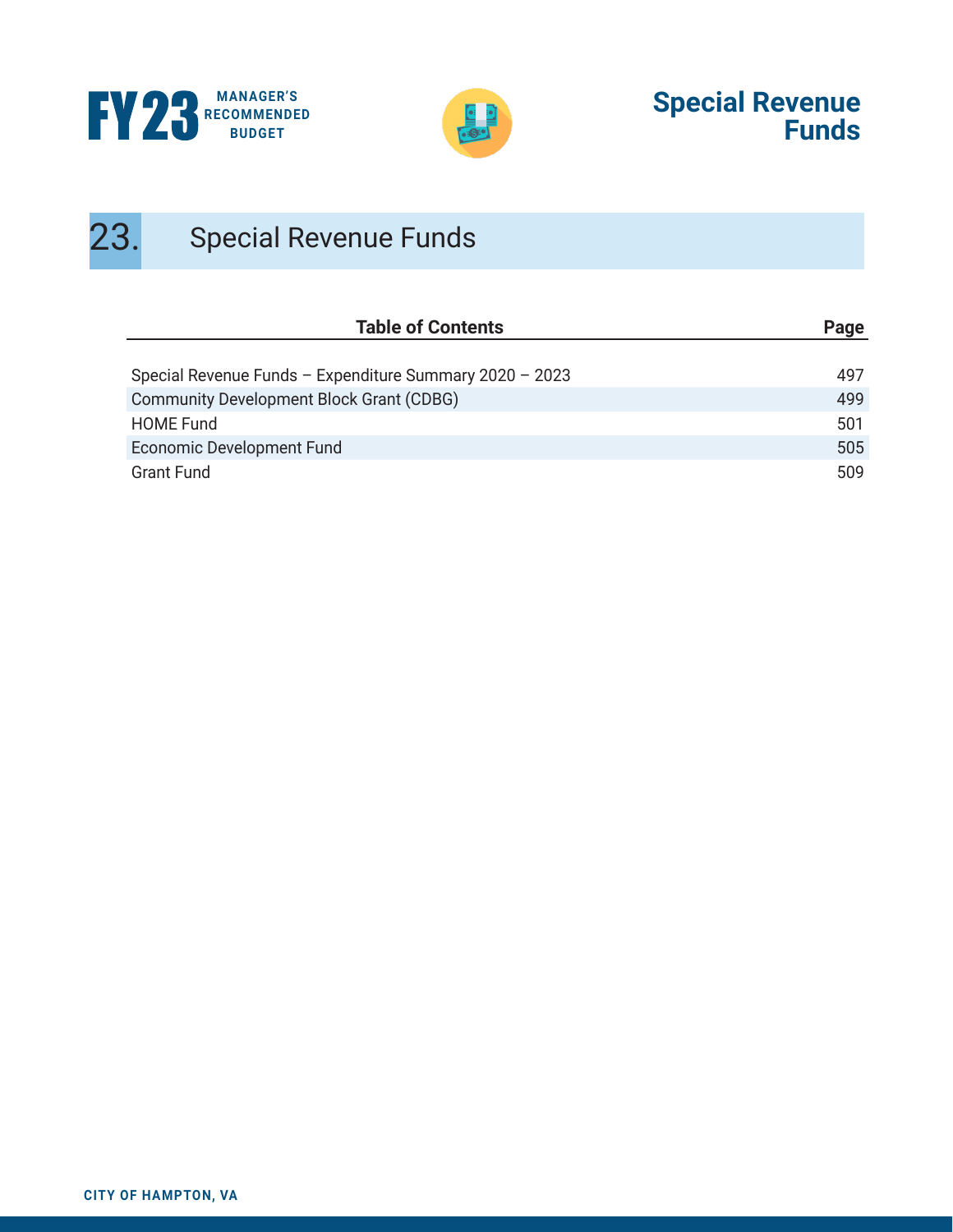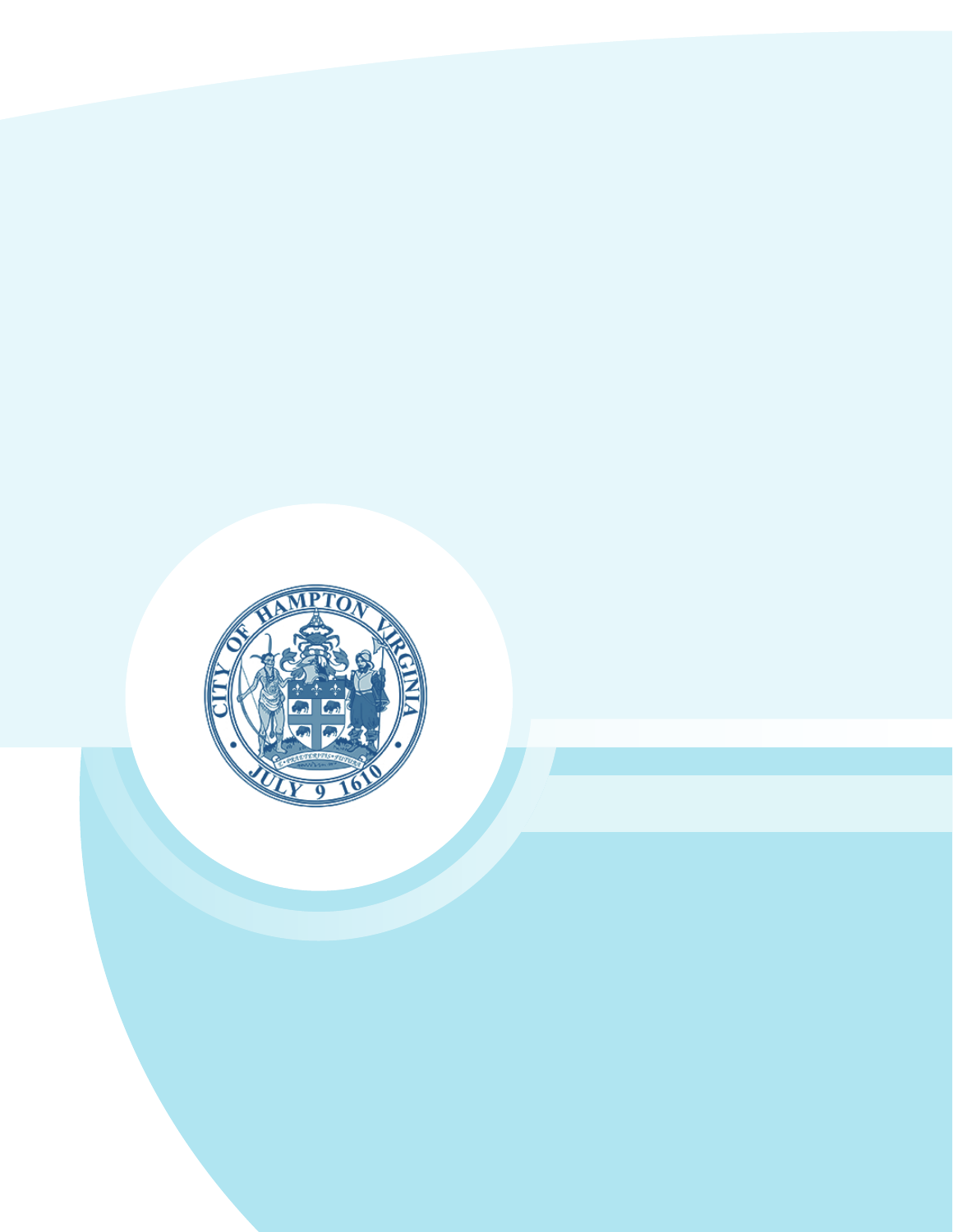



# **Special Revenue Funds – Expenditure Summary**

## Mission

The mission of Special Revenue Funds is to account for and report the proceeds of specific revenue sources that are restricted or committed to expenditure for specific purposes other than debt service or capital projects.

| Departmental Breakdown                                           |                       |                       |                       |                         |                       |                          |  |
|------------------------------------------------------------------|-----------------------|-----------------------|-----------------------|-------------------------|-----------------------|--------------------------|--|
| <b>Departments</b>                                               | 2020<br><b>Actual</b> | 2021<br><b>Actual</b> | 2022<br><b>Budget</b> | 2022<br><b>Adjusted</b> | 2023<br><b>Budget</b> | Increase /<br>(Decrease) |  |
| <b>Community Development Block</b><br>Grant (CDBG) and HOME Fund | 1,136,909             | 866,710               | 1,038,720             | 1,038,720               | 977,922               | (60, 798)                |  |
| <b>HOME Fund</b>                                                 | 593,095               | 355,129               | 689,408               | 689,408                 | 639,408               | (50,000)                 |  |
| <b>Economic Development Fund</b>                                 | 446,562               | 1,783,796             | 571,412               | 571,412                 | 571,412               | 0                        |  |
| <b>Grand Total</b>                                               | 2,176,566             | 3,005,635             | 2,299,540             | 2,299,540               | 2,188,742             | (110,798)                |  |

## Percentage of Team's FY 2023 Budget

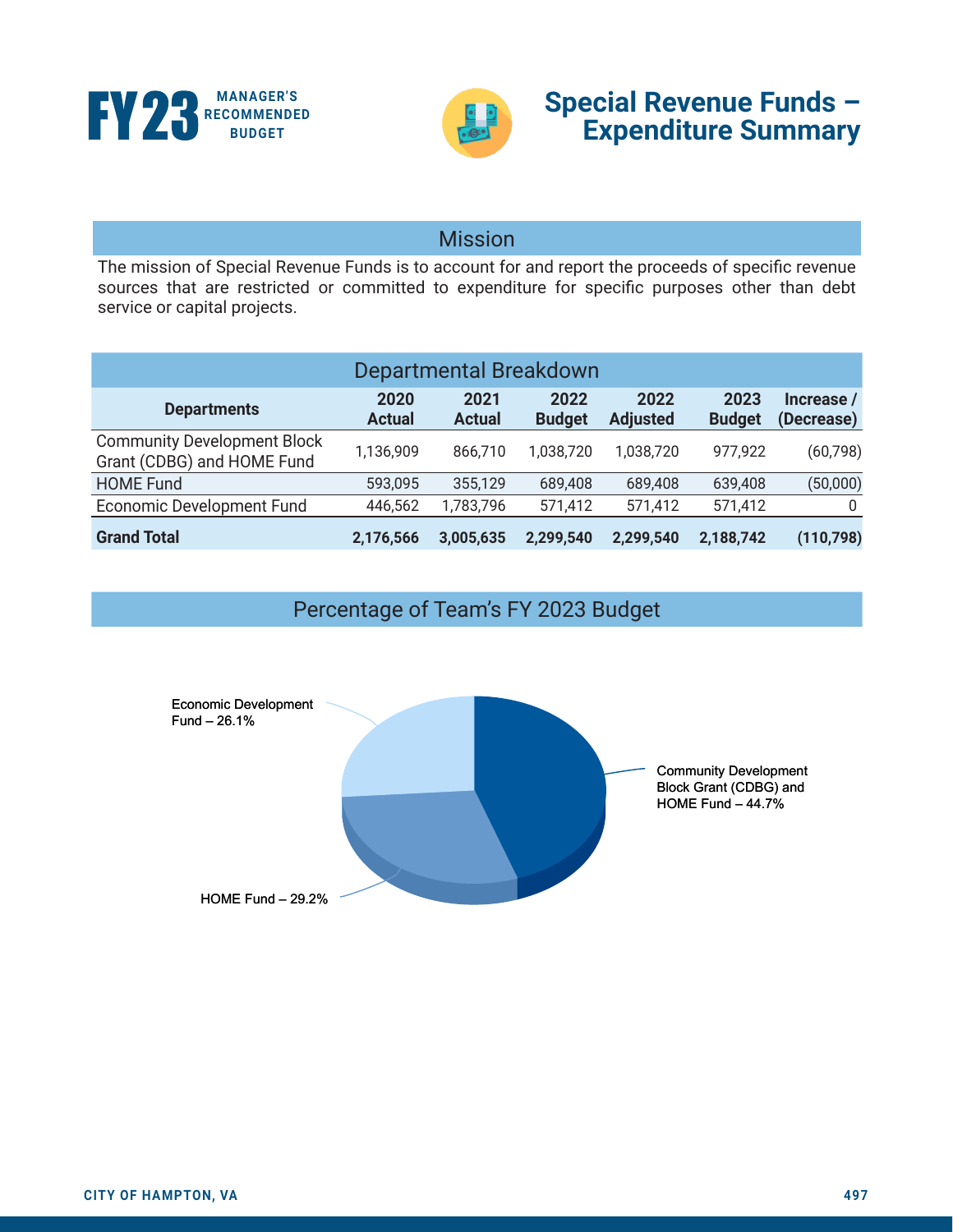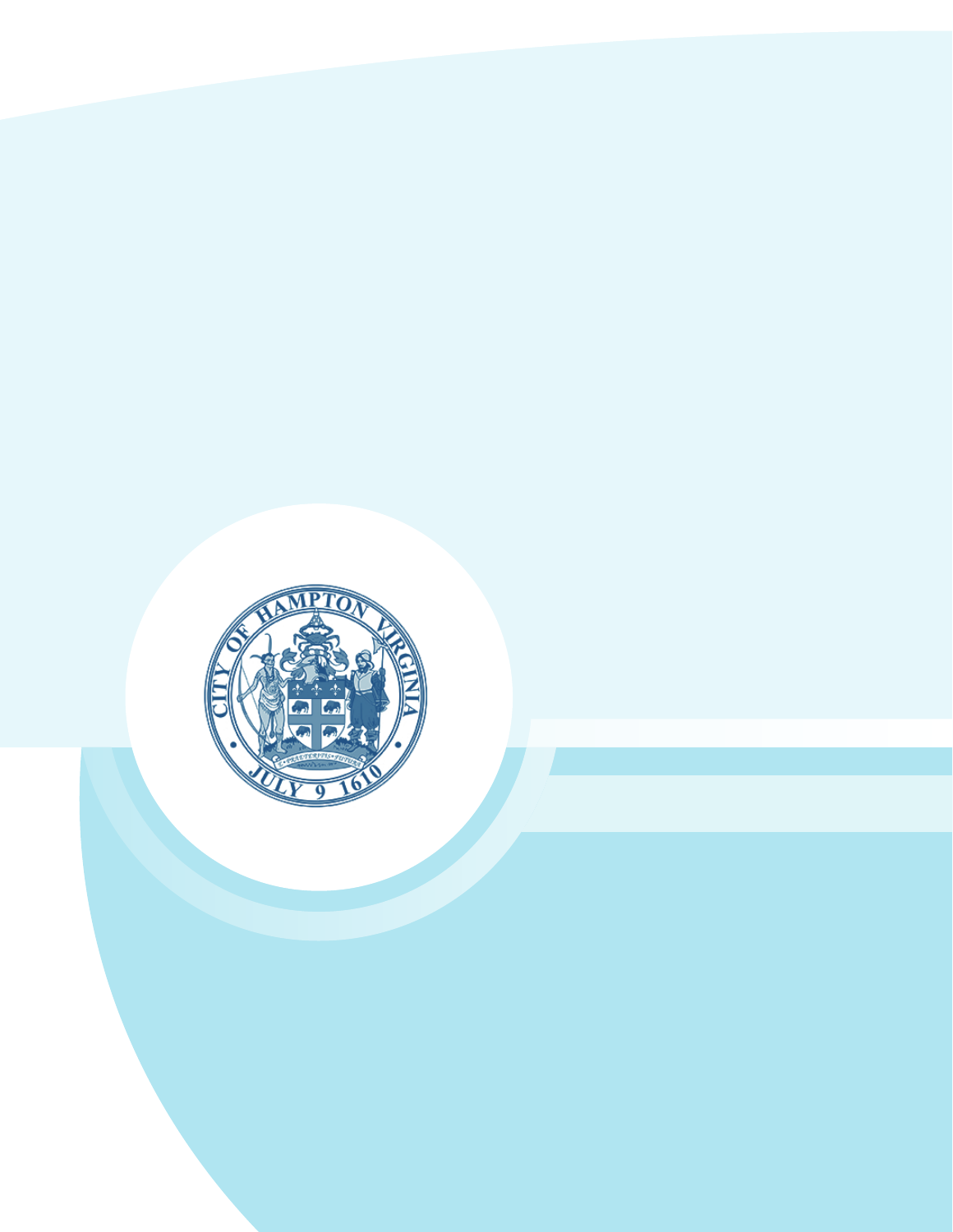



# **Community Development Block Grant (CDBG)**

## **Background**

CDBG Funds are awarded annually from the U. S. Department of Housing and Urban Development (HUD) to develop viable urban communities by providing decent housing, a suitable living environment and economic opportunities principally for low-to-moderate income persons. These funds complement other resources in the implementation of the Hampton Neighborhood Initiative. Priorities for housing/ community development needs are determined based upon census data and the needs identified through the Consolidated Plan preparation process and other planning initiatives. The Housing and Community Development Issues and Strategies are fully described in the City's 2020-2024 Consolidated Plan for Housing and Community Development.



## Expenditure Summary and History

| <b>Grand Total</b>        | 1,136,909 | 866.710 | 1,038,720     | 1,038,720 | 977,922       | (60, 798)  |
|---------------------------|-----------|---------|---------------|-----------|---------------|------------|
| Capital Outlay            |           | 5.616   |               |           |               |            |
| <b>Operating Expenses</b> | 818,445   | 629.687 | 727.104       | 727,104   | 677,922       | (49, 182)  |
| <b>Personnel Services</b> | 318,464   | 231,407 | 311,616       | 311,616   | 300,000       | (11,616)   |
|                           | Actual    | Actual  | <b>Budget</b> | Adjusted  | <b>Budget</b> | (Decrease) |
|                           | 2020      | 2021    | 2022          | 2022      | 2023          | Increase / |
|                           |           |         |               |           |               |            |

| Permanent Full-Time (PFT) Staffing History |                |                |                       |                  |                       |                          |
|--------------------------------------------|----------------|----------------|-----------------------|------------------|-----------------------|--------------------------|
|                                            | 2020<br>Actual | 2021<br>Actual | 2022<br><b>Budget</b> | 2022<br>Adjusted | 2023<br><b>Budget</b> | Increase /<br>(Decrease) |
| <b>PFT Positions</b>                       | 10.0           | 7.0            | 6.0                   | 6.0              | 5.0                   | (1.0)                    |

### *Budget Note*

The decrease is due to a reduction in the annual allocation from HUD and projected program income and resulted in the following actions: transferring one (1) permanent full-time (PFT) Neighborhood Develop Associate position to the General Fund; reallocating funds from transferred position to housing assistance activities; and other spending adjustments.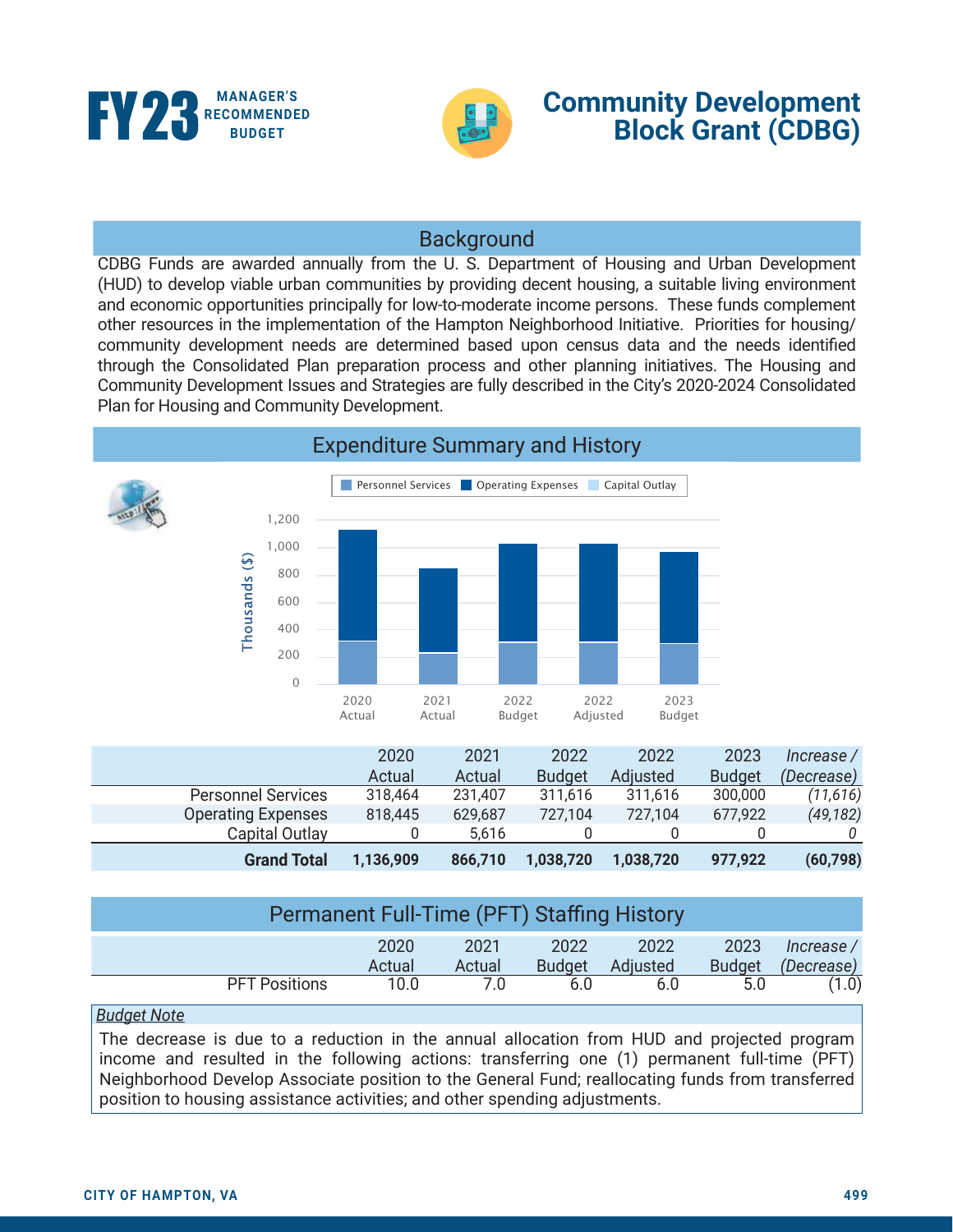



# **Community Development Block Grant (CDBG)**

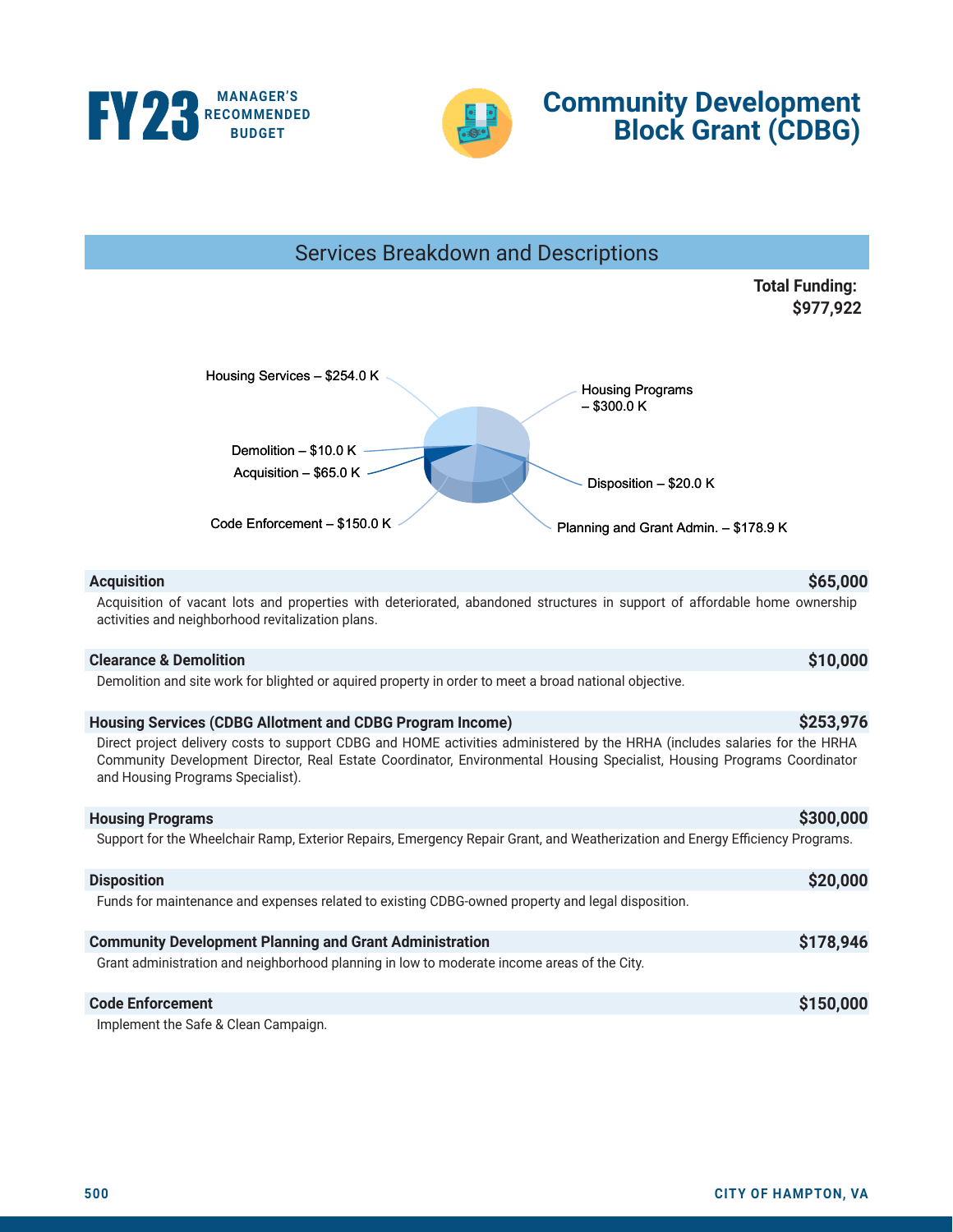



# **HOME Fund**

## **Background**

The HOME Funds are awarded to the City of Hampton on an annual basis from the U. S. Department of Housing and Urban Development (HUD) to develop viable urban communities by providing decent housing, a suitable living environment and economic opportunities principally for low-to-moderate income persons. The City uses these funds to complement other resources in the implementation of the Hampton Neighborhood Initiative. The rationale for determining priorities for housing and community development needs is based upon census data and the needs identified through the Consolidated Plan preparation process and other neighborhood/community planning initiatives. The Housing and Community Development Issues and Strategies are fully described in the City's 2020-2024 Consolidated Plan for Housing and Community Development.



| <b>Operating Expenses</b> | 593.095 | 355,129 | 689,408 | 689,408 | 639,408 | (50,000) |
|---------------------------|---------|---------|---------|---------|---------|----------|
| Capital Outlay            |         |         |         |         |         | 0        |
| <b>Grand Total</b>        | 593,095 | 355,129 | 689,408 | 689,408 | 639,408 | (50,000) |

### *Budget Note*

Budget reduction reflects an anticipated reduction in program income.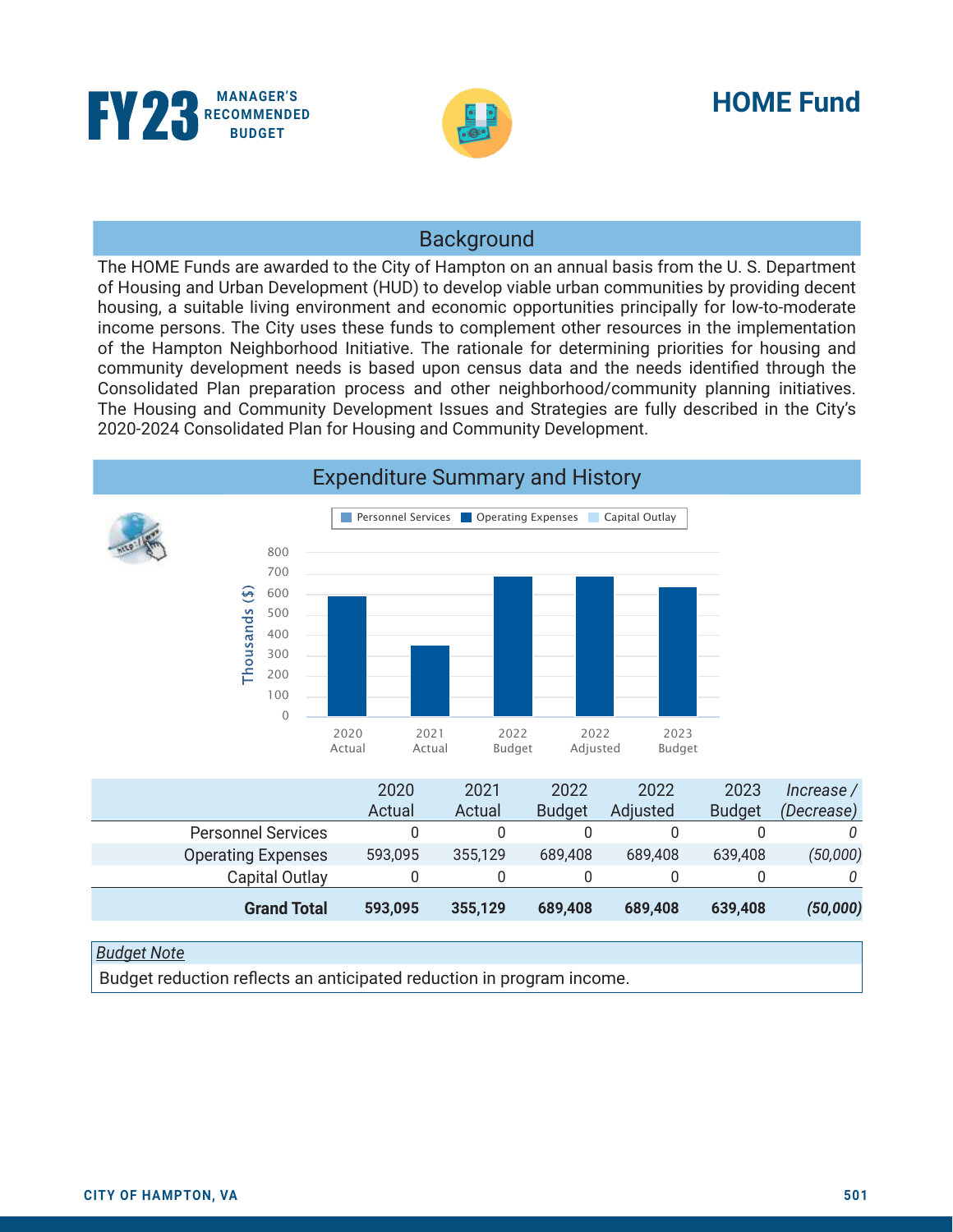





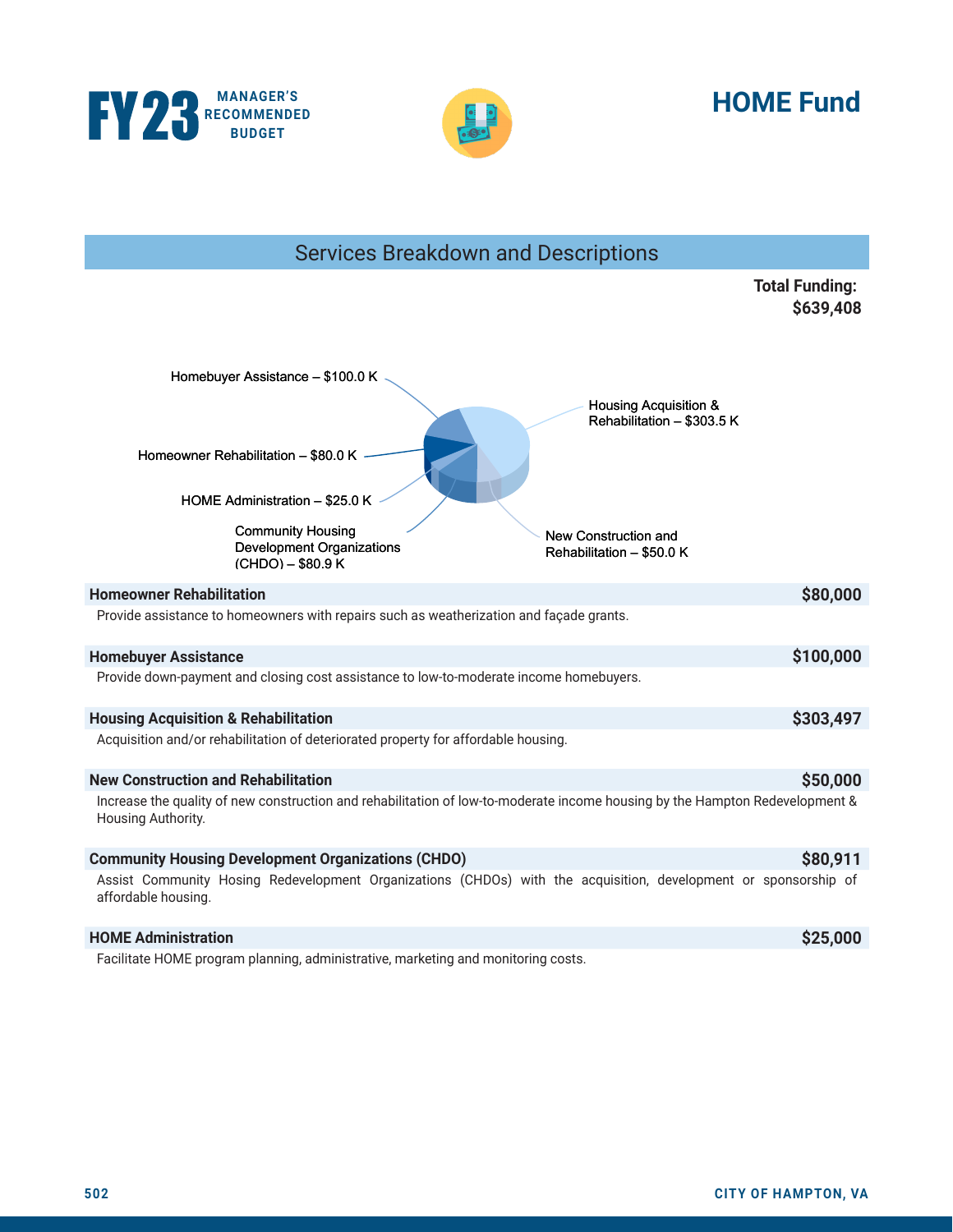



# **CDBG and HOME Fund Revenues**

| <b>Revenues Summary</b>                         |                |                |                       |                  |                       |                          |  |
|-------------------------------------------------|----------------|----------------|-----------------------|------------------|-----------------------|--------------------------|--|
|                                                 | 2020<br>Actual | 2021<br>Actual | 2022<br><b>Budget</b> | 2022<br>Adjusted | 2023<br><b>Budget</b> | Increase /<br>(Decrease) |  |
| <b>Community Development Block Grant (CDBG)</b> |                |                |                       |                  |                       |                          |  |
| - CDBG Program                                  | 1,049,822      | 820,107        | 999,391               | 999,391          | 977,922               | (21, 469)                |  |
| - CDBG Estimated Program<br>Income              | 25,640         | 9,967          | 75,000                | 75,000           | $\mathbf 0$           | (75,000)                 |  |
| - CDBG Reimbursement                            | 61,447         | $\mathbf 0$    | $\theta$              | 0                | $\theta$              | $\theta$                 |  |
| <b>HOME Fund</b>                                |                |                |                       |                  |                       |                          |  |
| - HOME Investment<br>Partnerships Program       | 440,489        | 342,636        | 535,029               | 535,029          | 539,408               | 4,379                    |  |
| - HOME Program Income                           | 152,606        | 12,493         | 150,000               | 150,000          | 100,000               | (50,000)                 |  |
| <b>Grand Total</b>                              | 1,730,004      | 1,185,203      | 1,759,420             | 1,759,420        | 1,617,330             | (142, 090)               |  |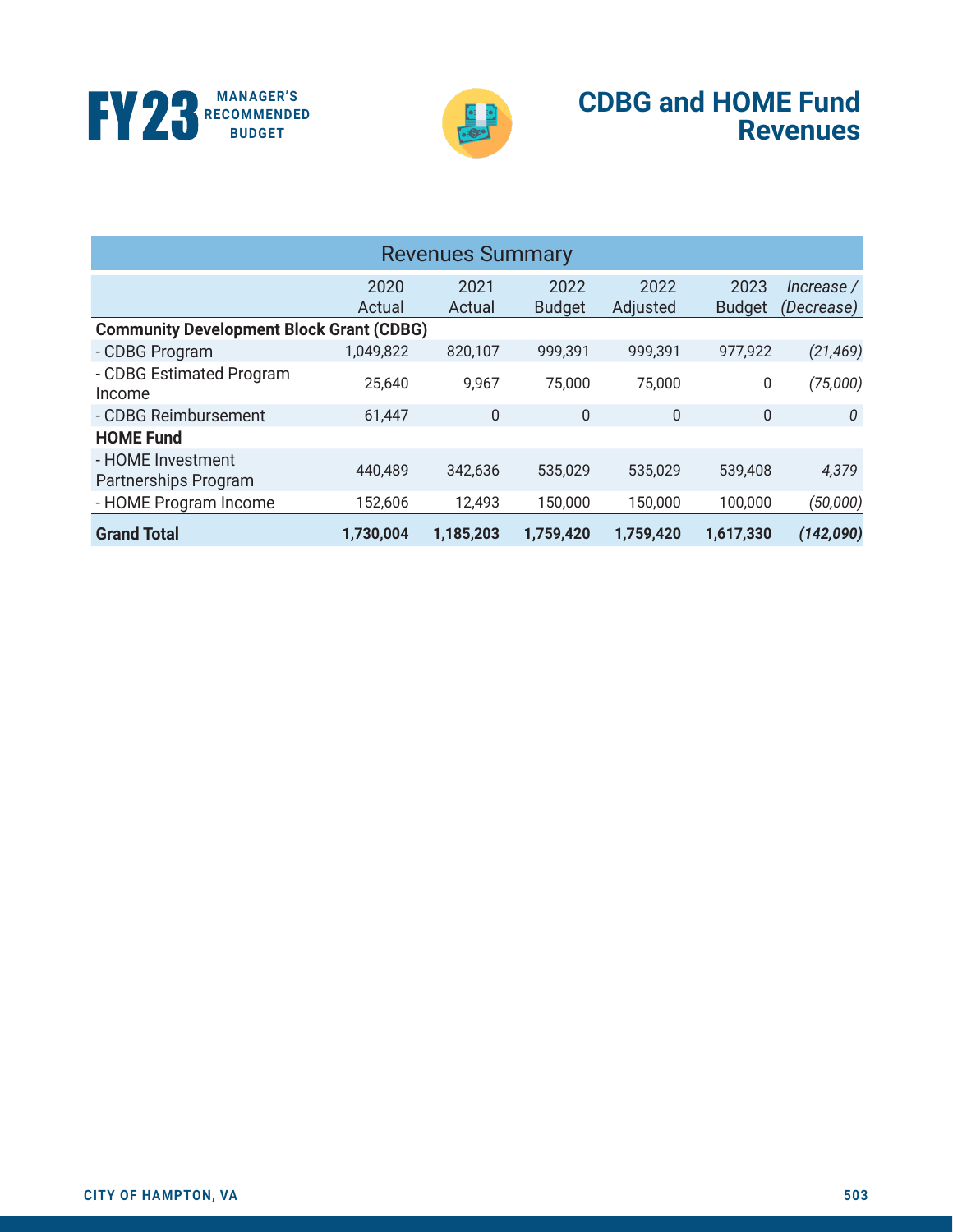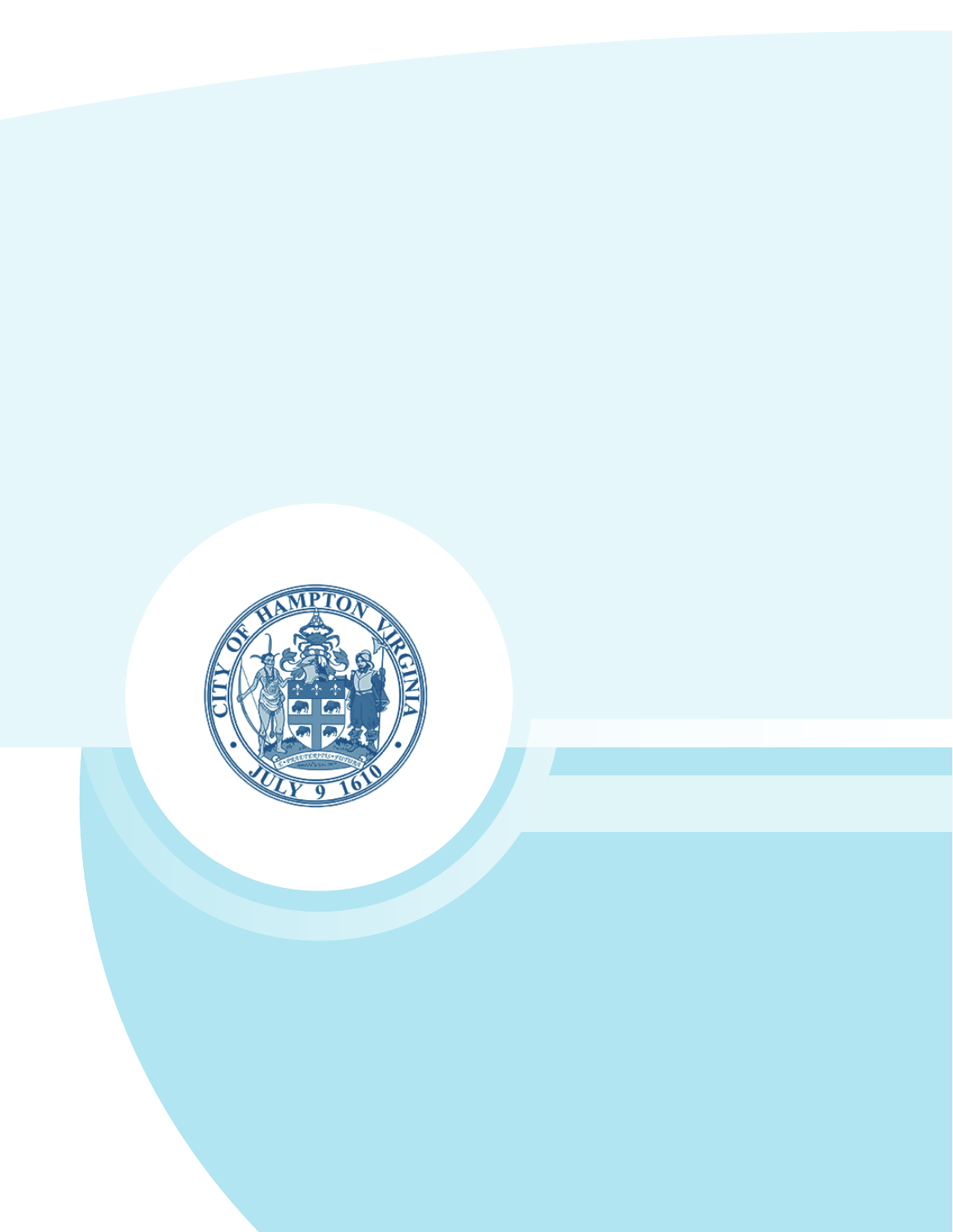



# **Economic Development Fund**

## Purpose

The Economic Development Fund, established by City Council in 1983, funds capital investments, improvements and expenditures which promote economic development and improve the physical appearance of the City. City Council directed that the primary revenue source of this Fund be (1) future city land sales not legally restricted; (2) all special assessments resulting from projects financed by the Fund; (3) all funds received by agreement from projects financed by the Fund; and (4) all rental receipts not legally restricted for specific purposes.



This is a maintenance level budget.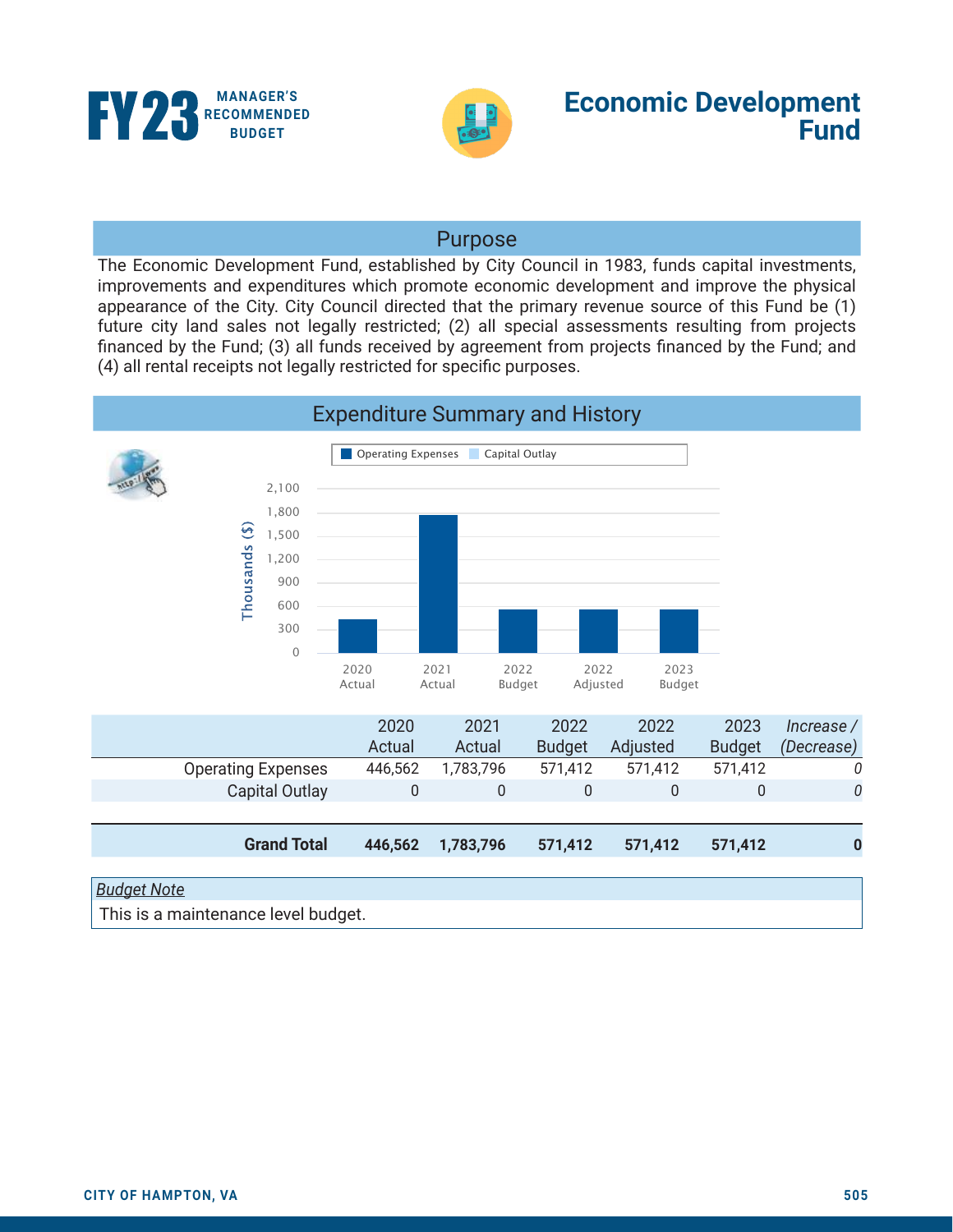



# **Economic Development Fund**



### **Centers of Excellence \$245,000**

Support operational expenses for Centers of Excellence to enable the growth of small businesses and creation of technology companies in the City of Hampton by leveraging research, technology commercialization and business formation from research organizations in the City.

### **Enerprise Zone Capital Investment Grant Program \$150,000**

Stimulate economic growth and neighborhood revitalization by encouraging businesses to expand, relocate or start new operations within Hampton's designated Enterprise Zone boundaries.

### **NASA Langley Research Center Commercialization and Advocacy \$75,000**

Facilitate the transition of the NASA Aeronautics Support Team (NAST) to a newly created Advisory Council, operating within the Hampton Roads Military and Federal Facilities Alliance (HRMFFA), to enhance lobbying efforts to encourage Congress and NASA to continue support for aeronautics research thereby insuring the viability of NASA/Langley. Stimulate technology transfer, commercialization opportunities and other NASA Langley Research Center (LaRC) sponsored Regional Economic Development activities.

### **Payments to Economic Development Authority <b>Authority 3101,412**

Payments to fund the tourism development financing program.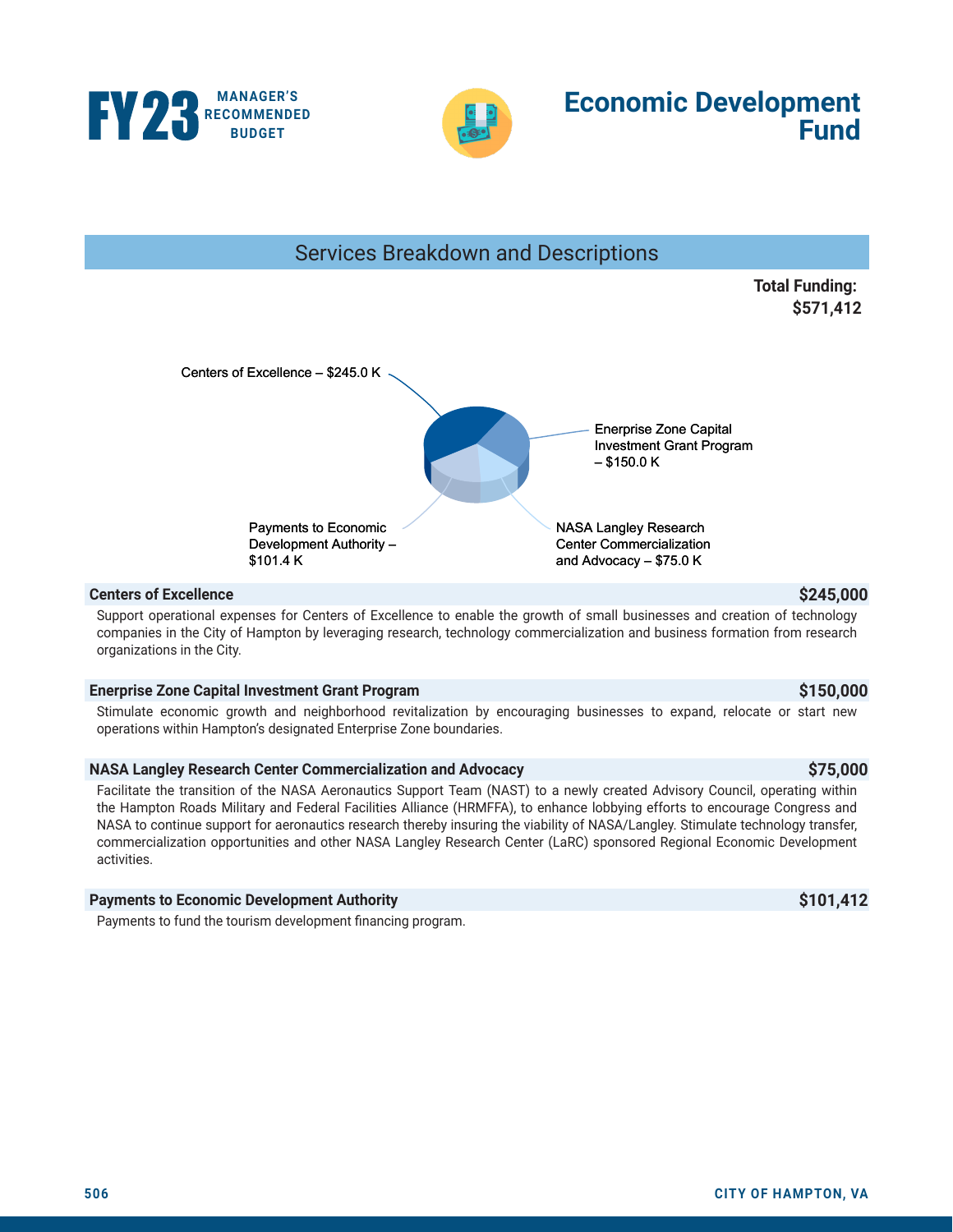



# **Economic Development Fund**

| <b>Revenues Summary</b>                                                           |                |                |                       |                  |                       |                          |  |
|-----------------------------------------------------------------------------------|----------------|----------------|-----------------------|------------------|-----------------------|--------------------------|--|
|                                                                                   | 2020<br>Actual | 2021<br>Actual | 2022<br><b>Budget</b> | 2022<br>Adjusted | 2023<br><b>Budget</b> | Increase /<br>(Decrease) |  |
| Rental Income                                                                     | 278,825        | 282,277        | 0                     | 0                | 0                     | 0                        |  |
| <b>Economic Development</b><br><b>Assigned Fund Balance</b>                       | $\theta$       | $\mathbf 0$    | 470,000               | 470,000          | 470,000               | 0                        |  |
| <b>Tourism Development</b><br>Financing Program -<br><b>Developer Access Fees</b> | 32,098         | 34,617         | 33,804                | 33,804           | 33,804                | 0                        |  |
| <b>Tourism Development</b><br>Financing Program - State<br>Revenues               | 26,419         | 40,296         | 33,804                | 33,804           | 33,804                | $\theta$                 |  |
| <b>Transfer from General Fund</b>                                                 | $\mathbf{0}$   | 0              | 33,804                | 33,804           | 33,804                | 0                        |  |
| Interest                                                                          | 68,992         | 9,393          | $\mathbf{0}$          | $\mathbf{0}$     | $\Omega$              | $\theta$                 |  |
| <b>Transfers</b>                                                                  | 36,442         | 27,721         | 0                     | 0                | 0                     | 0                        |  |
| <b>Grand Total</b>                                                                | 442,775        | 394,305        | 571,412               | 571,412          | 571,412               | 0                        |  |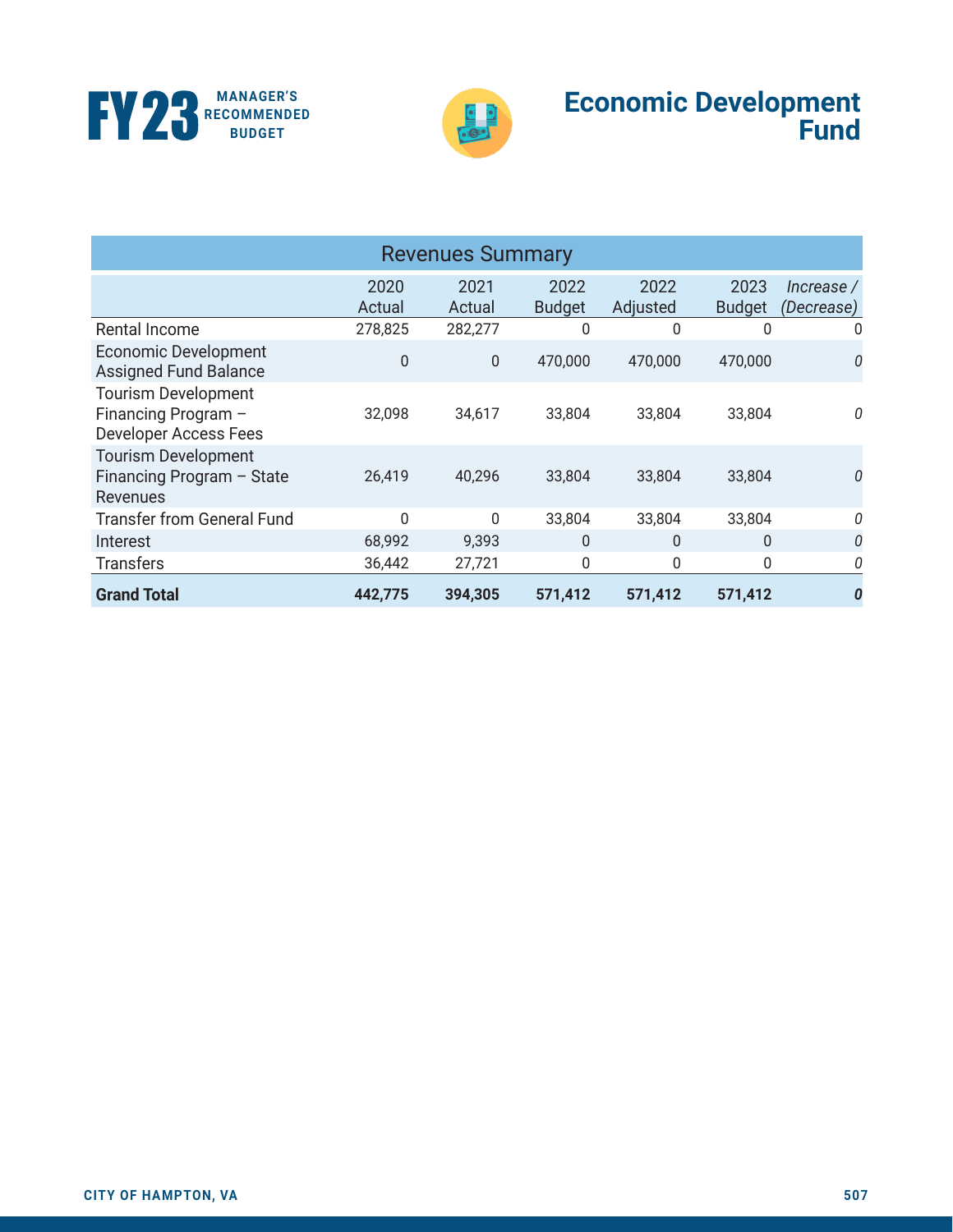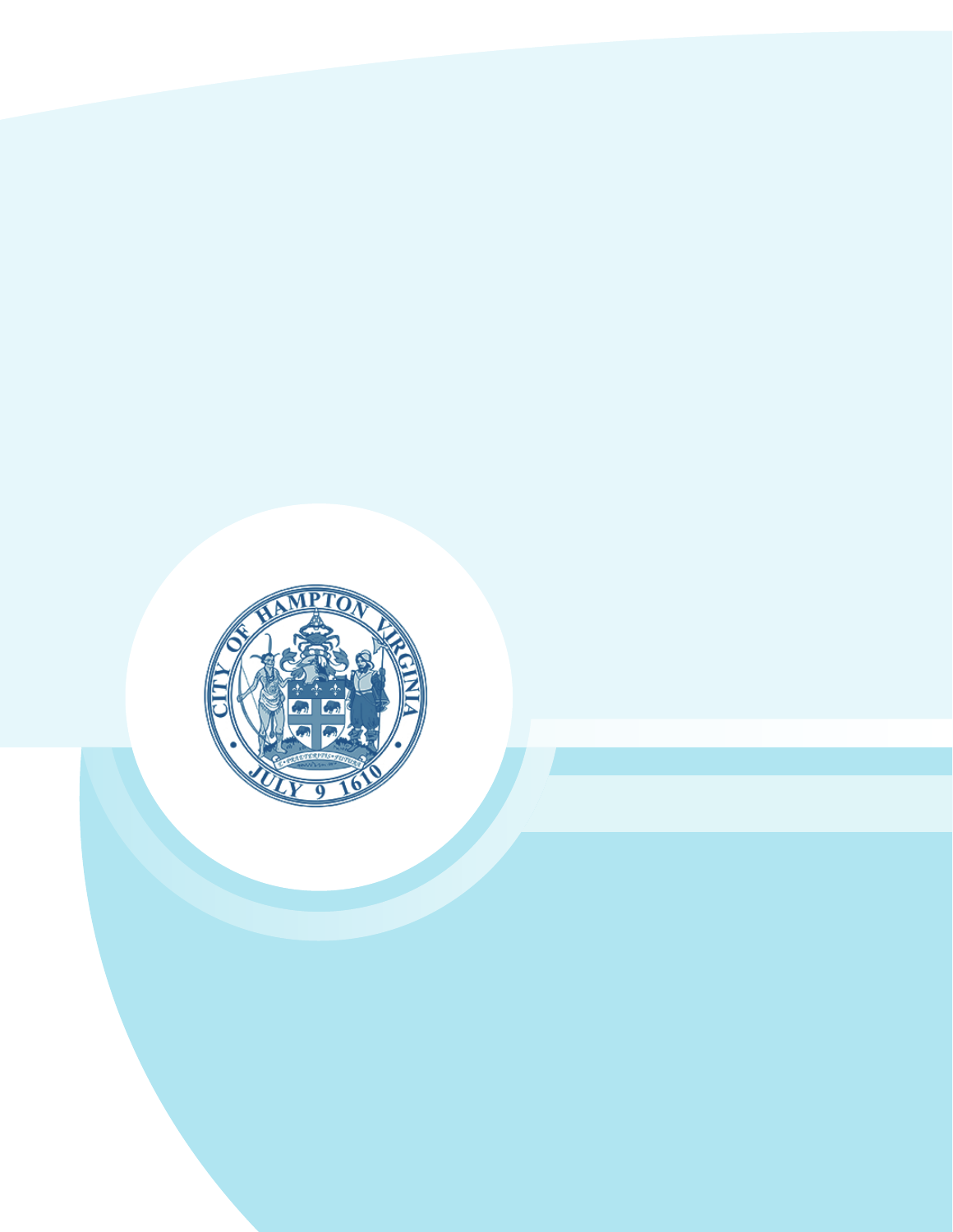



## **Mission**

Grants are one of many revenue sources utilized to help implement and/or facilitate various programs and services in the community. Listed below are recurring grants in which the City of Hampton participates. As future grant awards are mostly unpredictable, the FY23 Grant Fund budget is based, in large part, on the grant award from the previous year. All grant awards must be accepted and appropriated by City Council prior to disbursement.

## Expenditure Summary and History

| <b>Grand Total</b>                                                       | 6,399,691      | 7,088,589             | 6,931,504              | 7,129,765             | 198,261                 |
|--------------------------------------------------------------------------|----------------|-----------------------|------------------------|-----------------------|-------------------------|
| <b>Hampton Drug Treatment Court Grant</b>                                | 314,500        | 314,500               | 314,500                | 314,500               | 0                       |
| Violence Against Women's Act (VAWA)                                      | 109,330        | 96,306                | 96,306                 | 96,559                | 253                     |
| <b>VOCA Victim Services Grant Program</b>                                | 119,875        | 123,579               | 123,579                | 146,355               | 22,776                  |
| Virginia Homeless Solutions Program Grant                                | 910,356        | 1,060,591             | 1,060,591              | 1,060,591             | 0                       |
| Virginia Victim Witness Grant                                            | 579,514        | 594,520               | 594,520                | 544,670               | (49, 850)               |
| Virginia Domestic Violence Victim Fund<br>("DVVF") Grant                 | 123,762        | 118,327               | 119,742                | 128,620               | 8,878                   |
| Summer Food Service Program                                              | 90,596         | 272,753               | 129,453                | 129,453               | 0                       |
| Maternal, Infant and Early Childhood Home<br>Visiting ("MIECHV") Program | 431,070        | 406,486               | 385,121                | 385,121               | 0                       |
| <b>Matching Funds Contingency</b>                                        | 146,092        | 113,752               | 113,752                | 113,752               | 0                       |
| Individuals with Disabilities Education Act<br>("IDEA" Grant)            | 713,099        | 908,832               | 914,997                | 914,997               | 0                       |
| Hampton-Newport News Criminal Justice<br><b>Agency Grant</b>             | 2,198,847      | 2,439,359             | 2,439,359              | 2,655,563             | 216,204                 |
| <b>Foster Grandparent Grant</b>                                          | 495,840        | 483,658               | 483,658                | 483,658               | 0                       |
| <b>Clean City Commission</b>                                             | 166,809        | 155,926               | 155,926                | 155,926               | 0                       |
|                                                                          | 2021<br>Actual | 2022<br><b>Budget</b> | 2022<br>Grant<br>Award | 2023<br><b>Budget</b> | Increase/<br>(Decrease) |
|                                                                          |                |                       |                        |                       |                         |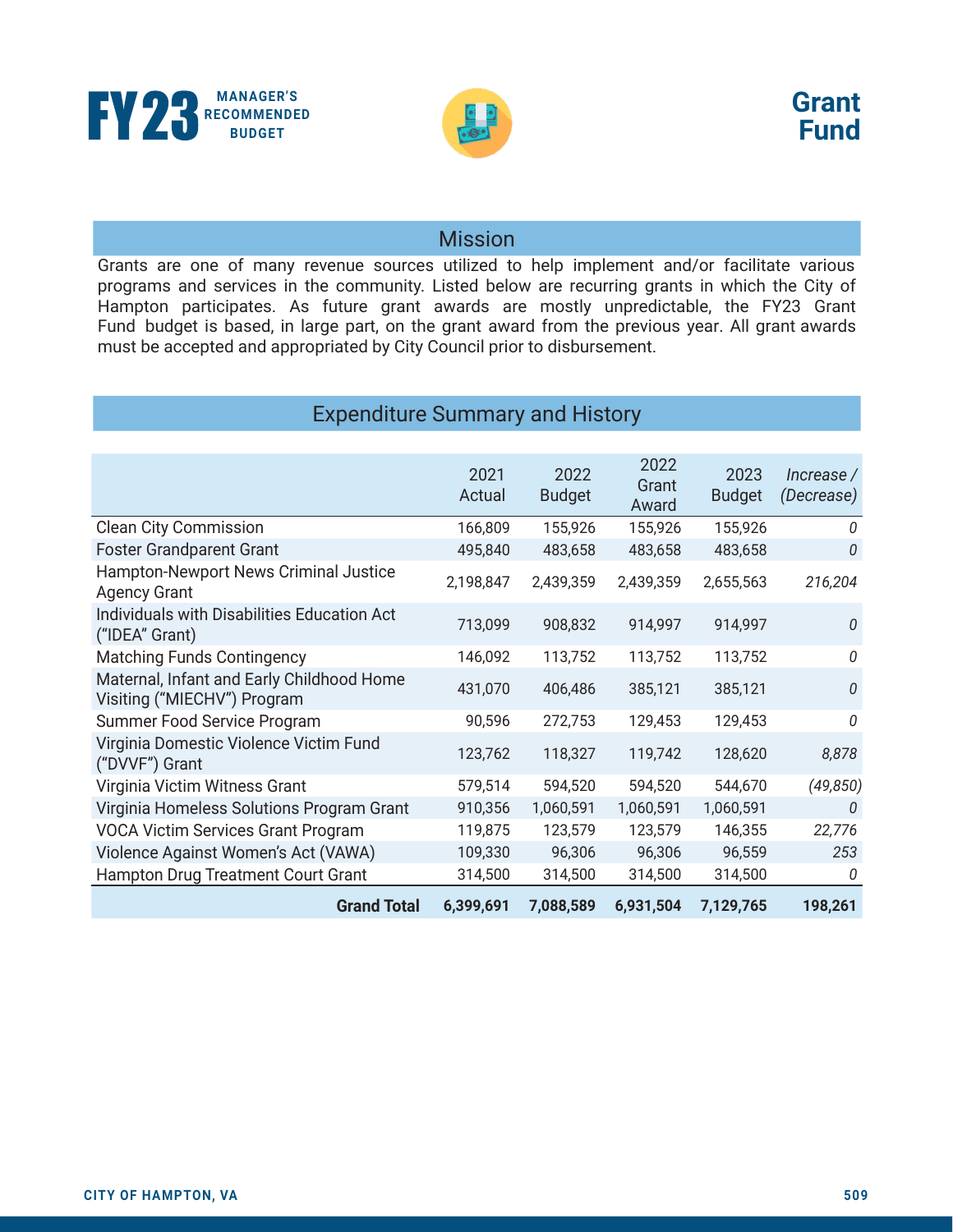







### **Clean City Commission \$155,926**

The Hampton Clean City Commission enlists citizens of all ages in the effort to clean up litter and prevent it by educating others and improves the appearance of the city through urban forestry, storm water and water quality education and beautification projects.

### **Foster Grandparent Grant \$483,658**

The Foster Grandparent program partners volunteers aged 55 and over with young people in the community. Volunteers serve as role models, mentors and friends to children with exceptional needs. The personal attention helps the young people mature, gain confidence and become full and productive members of society.

### **Hampton-Newport News Criminal Justice Agency Grant \$2,655,563**

The Hampton-Newport News Criminal Justice Agency provides local probation supervision services to offenders sentenced by the Hampton and Newport News Courts. Additional components, including community service; batterer's intervention; anger management; substance abuse assessment and treatment; and, shoplifting groups, are added as special conditions ordered by the Courts or by the probation officer. Offenders are referred to the worksites to perform unpaid work as an alternative form of punishment and as an alternative to payment of court costs and fines for indigent offenders. A variety of substance abuse tests and treatment services are available ranging from on-site testing to intensive outpatient treatment.

### **Individuals with Disabilities Education Act ("IDEA" Grant) \$914,997**

The Infant & Toddler Connection of Hampton-Newport News ("ITC") provides services to children and their families such as physical therapy, speech/language pathology, audiology, training and counseling, respite care service, service coordination, social worker services, special instruction, transportation, vision service, occupational therapy, assistive technology, health, and ancillary services.

### **Matching Funds Contingency \$113,752**

The Grant Fund budget is an estimate based on the grant amount awarded, along with the required cash match, if any, from the previous year. Contingency funds have been set aside in the event that the required cash match is higher than estimated.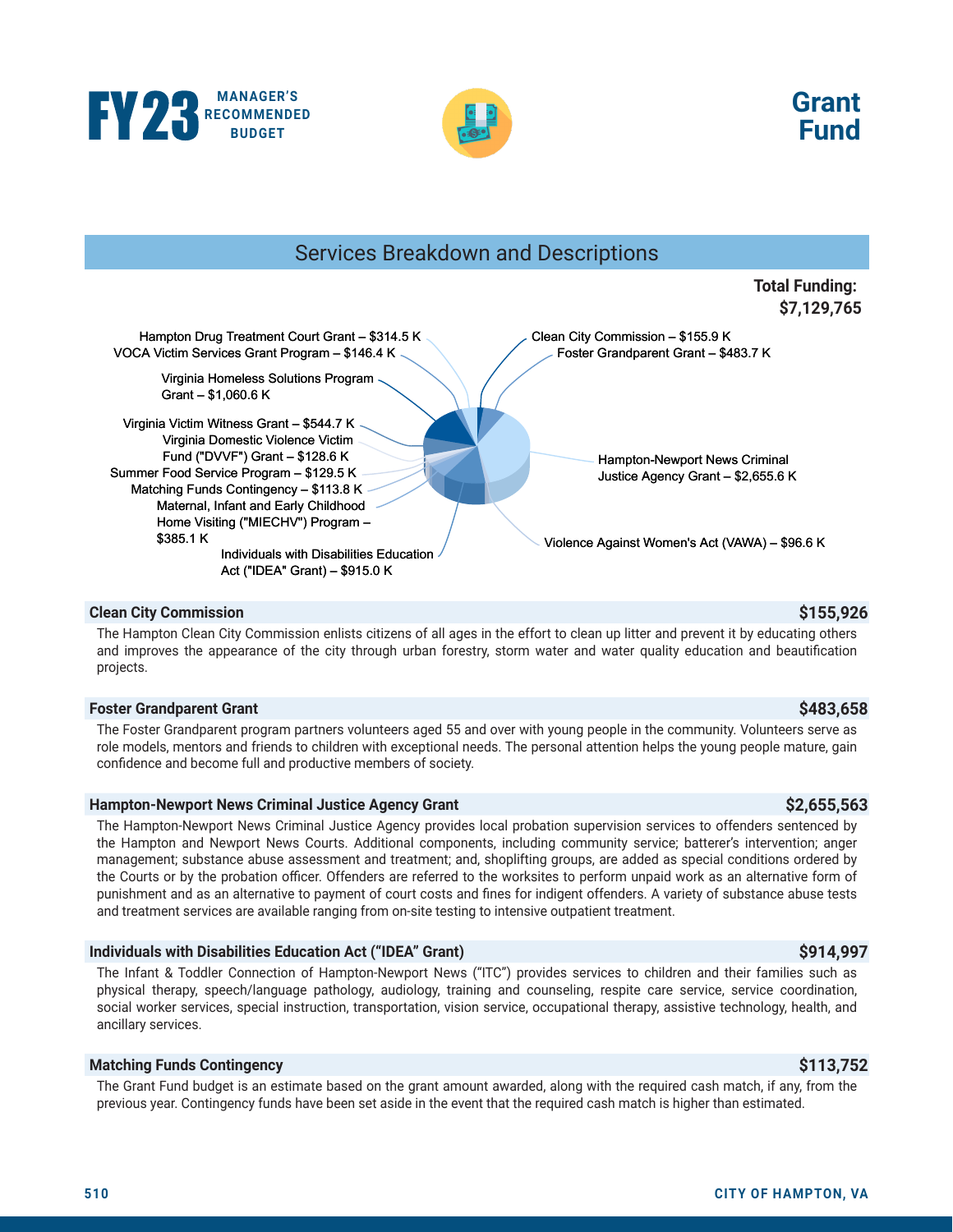### **Maternal, Infant and Early Childhood Home Visiting ("MIECHV") Program \$385,121**

Support the delivery of coordinated and comprehensive high-quality voluntary early childhood home visiting services to eligible families. Voluntary home visiting programs have been shown to be an effective way to support families and children experiencing risk factors, such as stress, social isolation, language barriers, and poverty. The four goals are to provide parents with child development knowledge and parenting support; provide early detection of developmental delays and health issues; prevent child abuse and neglect and increase children's school readiness.

### **Summer Food Service Program \$129,453**

The Summer Food Service Program (SFSP) annually serves qualifying youth ages 17 and under, and disabled adults aged 18 by ensuring a nourishing meal during the summer months. Youth receive the same quality meal that is received during the school year that is provided through the National School Lunch Program. The USDA Summer Feeding Service Program operates during the summer months only and is designed to service all youth that are eligible to participate according to the National School Lunch Program's standards that is maintained during the school year.

### **Virginia Domestic Violence Victim Fund ("DVVF") Grant \$128,620**

**Manager's Recommended BUDGET**

The Virginia Domestic Violence Victim Fund provides special state grant funds for the continued prosecution of sexual assault crimes and sexual crimes of violence. Prosecutable crimes also include violations of protective orders. Cases are tried in both the Juvenile and Domestic Relations Court and in the Circuit Court.

### **Virginia Victim Witness Grant \$544,670**

The Victim Witness Program addresses the emotional and financial hardships that normally accompany violent crimes, and also helps guide and direct those individuals to available resources in the community, including, but not limited to, financial assistance for injuries sustained, counseling, and other services as needed.

### **Virginia Homeless Solutions Program Grant \$1,060,591**

The Virginia Homeless Solutions Program Grant reduces the number of individuals/households who become homeless, shortens the length of time an individual or household is homeless, and reduces the number of individuals/households that return to homelessness.

### **VOCA Victim Services Grant Program \$146,355**

The Hampton Victim Witness Program provides comprehensive information and direct services to crime victims in accordance with the Crime Victims and Witnesses Rights Act and other applicable victims' rights laws. Services support the continuation of current VOCA-supported projects, which include providing information about the criminal justice process and victims rights and referrals to other victim service programs. It also enhances the further development and implementation of our community based violence services through our RESET program designed to provide referrals, assistance, support, and resources to secondary victims of violent crime in their communities.

### **Violence Against Women's Act (VAWA) \$96,559**

The Violence Against Women's Act (VAWA) grant provided by the Virginia Department of Criminal Justice Services offers funds for activities which increase the apprehension, prosecution, and adjudication of persons committing violent crimes against women. The Commonwealth's Attorney uses funds to retain a dedicated domestic violence prosecutor, provide a special Victim Advocate, and offer comprehensive training for law enforcement officers.

### **Hampton Drug Treatment Court Grant \$314,500**

The Hampton Drug Treatment Court Program was developed due to an overwhelming demand to provide an alternative to traditional court processing of felony, nonviolent drug-addicted offender. The program offers the following services: substance abuse treatment, life skills education, case management, and gender-specific treatment. The community benefits from the program in a number of ways including the birth of drug-free babies and financial savings to jails and correctional facilities as a result of reduced recidivism.